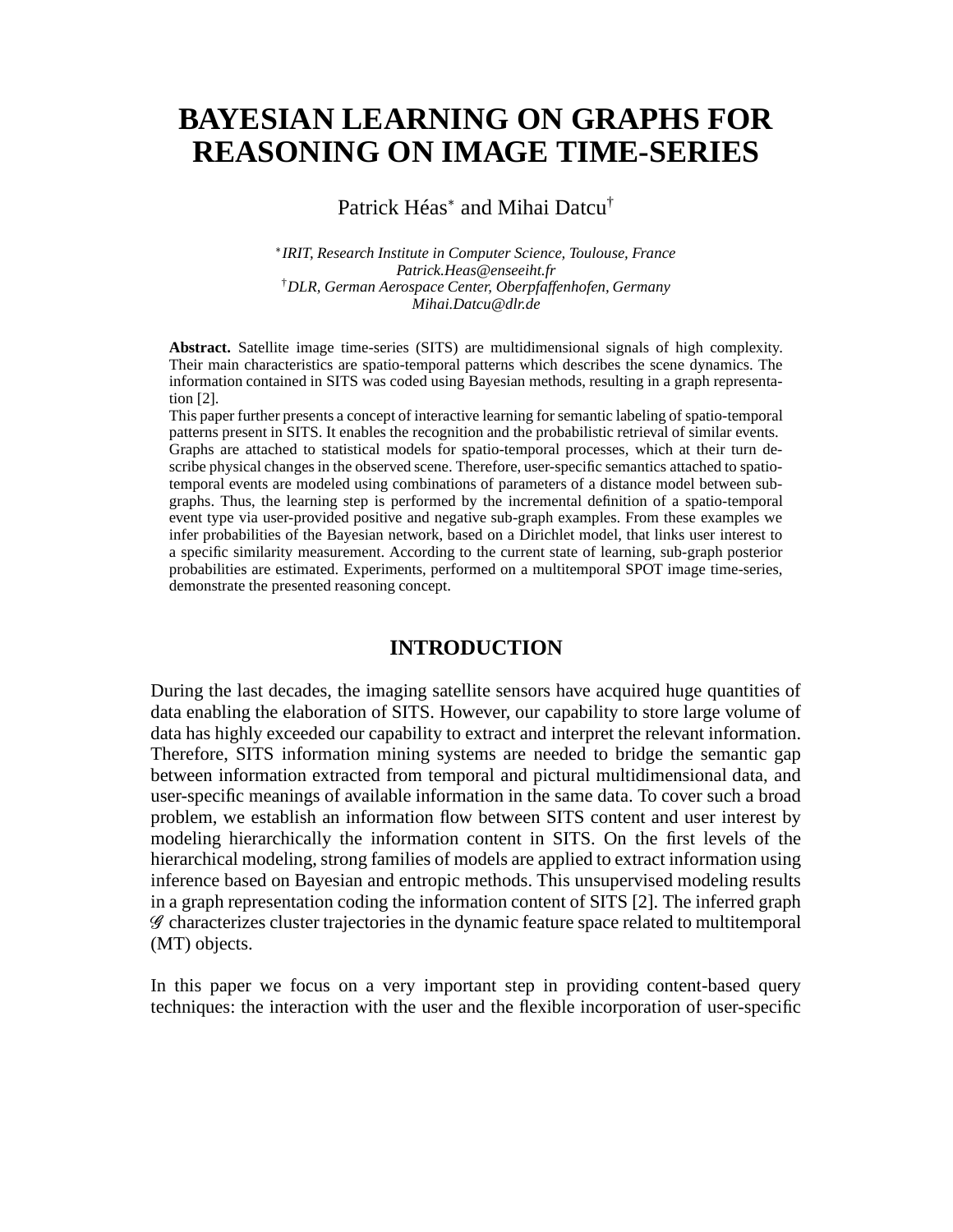

**FIGURE 1.** (Left) Example of a spatio-temporal pattern occurring in SITS which is associated with an harvest semantic  $\mathscr{A}_V$ . (Right) Corresponding MT class and cluster trajectory  $\mathscr{G}_k$  characterizing the phenomenon.

interests. It constitutes the last level of the hierarchical information modeling. Spatio-temporal processes present in a given time and spatial window of the STIS can possess subjective user-specific semantics denoted by  $\mathscr{A}_{v}$  (e.g. harvests, cloud apparitions, city changes, etc). A user may be interested in retrieving similar events and thus, may want to know when and where similar spatio-temporal patterns occurred. Moreover, as sub-graphs  $\mathscr{G}_k$  contained in  $\mathscr{G}$  are stochastic models for these spatio-temporal patterns, they can also possess a user semantic. An example of the connection between spatio-temporal patterns, user semantics and graphs is provided in Fig. 1. Therefore, we are interested in learning a semantic from a user in order to achieve a semantic labeling of sub-graphs representing spatio-temporal patterns which enables the recognition and the probabilistic retrieval of similar events.

The paper outline is as follows. After a short summary on the basic concepts of Bayesian inference, the article describes how the user semantics are modeled in a Bayesian context. As the semantic modeling is based on user-specific sub-graph similarities, a parametric distance model is first derived. Then, based on a Dirichlet model, a Bayesian interactive learning procedure estimates the similarity measurement parameters using user positive and negative sub-graphs examples. Therefore, the semantic labeling of sub-graphs can be achieved. Finally, after a section on practical applications, a short summary concludes the discussion.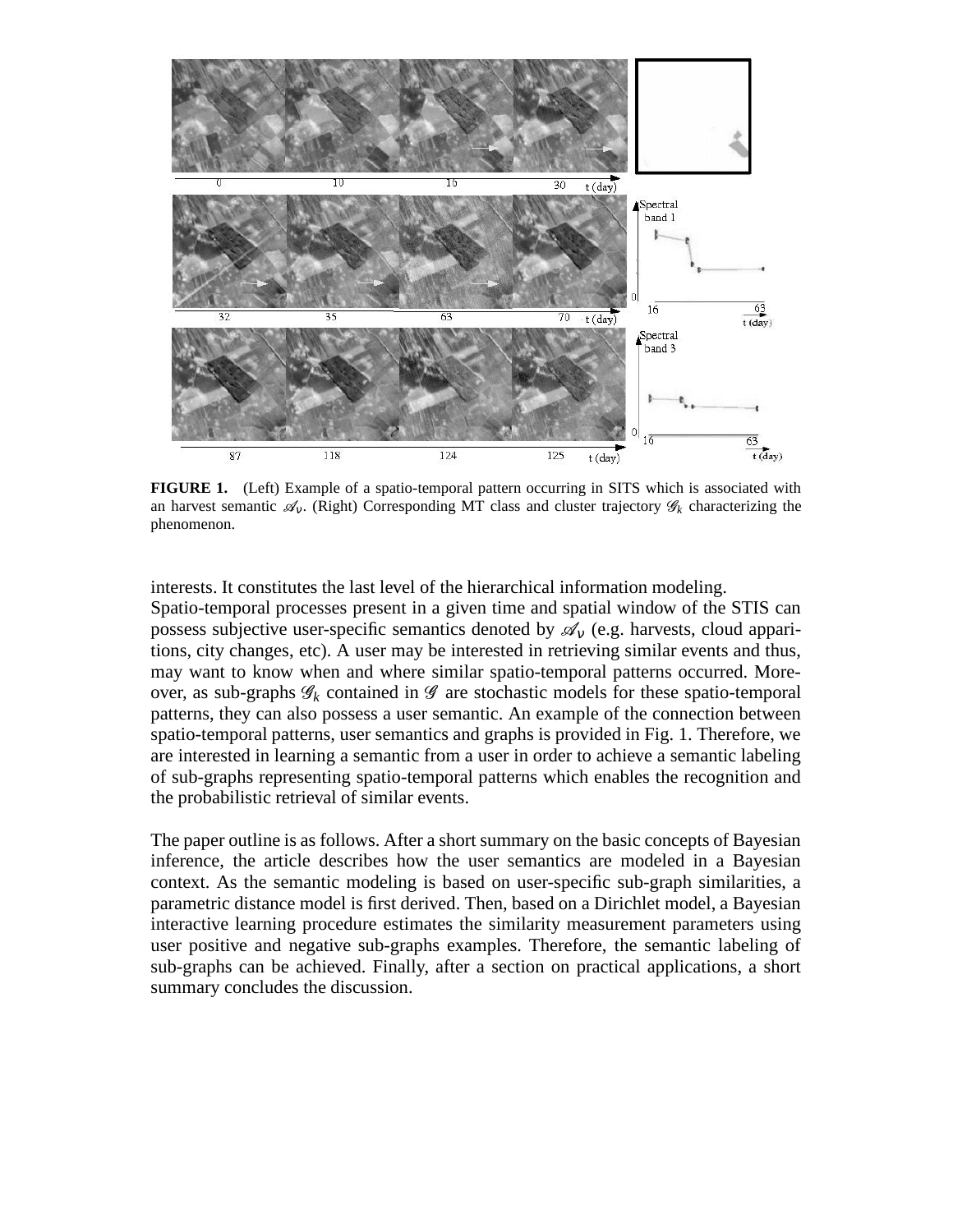## **Basic concepts of Bayesian Inference**

In the Bayesian formalism, the concept of probability as the frequency of an event is extended to the concept of probability as the degree of certainty of a particular hypothesis *H*. The basic expressions are statements about conditional probabilities, e.g.,  $p(H | D)$ , which specify the belief in the hypothesis *H* under the assumption that the data *D* is known. The heart of Bayesian techniques lies on the well known Bayes rule

$$
p(H \mid D) = \frac{p(D \mid H)p(H)}{p(D)}\tag{1}
$$

which relates the posterior  $p(H \,|\, D)$  to the likelihood  $p(D \,|\, H)$ . Here, the hypothesis prior  $p(H)$  reflects the prior belief in *H* and the data prior  $p(D)$  acts as a normalizing constant. The power of Bayesian techniques in data (image time-series) processing comes from the fact that strong stochastic models are available for the data (image time-series) for low level modeling (e.g. Gaussian mixture models for feature space modeling) or higher level modeling (e.g. multinomial distribution with a Dirichlet conjugate prior for semantic modeling). They can be applied as models for the likelihood  $p(D|H)$  for direct information extraction or for posterior  $p(H \mid D)$  to incorporate a prior knowledge  $p(H)$ .

## **BAYESIAN INTERACTIVE LEARNING ON GRAPHS**

The inference of the graph  $\mathscr G$  is a robust and unsupervised coding of the SITS. Based on this objective signal characterization, we focus now on modeling interactively user interest for spatio-temporal patterns in the SITS. This framework is similar to the one adopted in the I2M system [3].

#### **User-specific semantic modeling**

In order to define a model for user semantic, a parametric similarity measure  $S_{\Phi}(\mathscr{G}_{0}, \mathscr{G}_{k})$ between two sub-graphs  $\mathscr{G}_0$  and  $\mathscr{G}_k$  is employed. This measure is an extension of the inexact matching algorithm proposed in [1]. The parameter vector  $\Phi$  weights the contribution of each type of sub-graph features. A given parameter vector corresponds to a particular similarity formalizing a user conjecture.

By defining interactively a similarity, we will see in the two next sections that it is possible to link the subjective elements  $\mathscr{A}_v$  representing a user conjecture to the objective  $\sup$ -graph features  $\mathscr{G}_k$  by learning the likelihood probabilities  $p(\mathscr{G}_k \mid \mathscr{A}_v, M)$ . For notation simplification, the conditioning of the likelihood by a model *M* is omitted in the following.

Based on these likelihood probabilities, using a Bayesian context enables the estimation of posterior probabilities  $p(\mathscr{A}_v | \mathscr{G}_k)$  and thus, allows a semantic representation of the SITS content. Indeed, considering that a user provides positive and negative examples, corresponding to a positive  $\mathscr{A}_v$  and a negative  $\neg \mathscr{A}_v$  semantic, two likelihood probabilities  $p(\mathscr{G}_k | \mathscr{A}_v)$  and  $p(\mathscr{G}_k | \neg \mathscr{A}_v)$  can be derived for each sub-graphs. Moreover, graph priors can be obtained using the formula  $p(\mathscr{G}_k) = \sum_{v} p(\mathscr{G}_k | \mathscr{A}_v) p(\mathscr{A}_v)$ , where the summation is done over the positive and negative semantics. Thus, assuming a uniform prior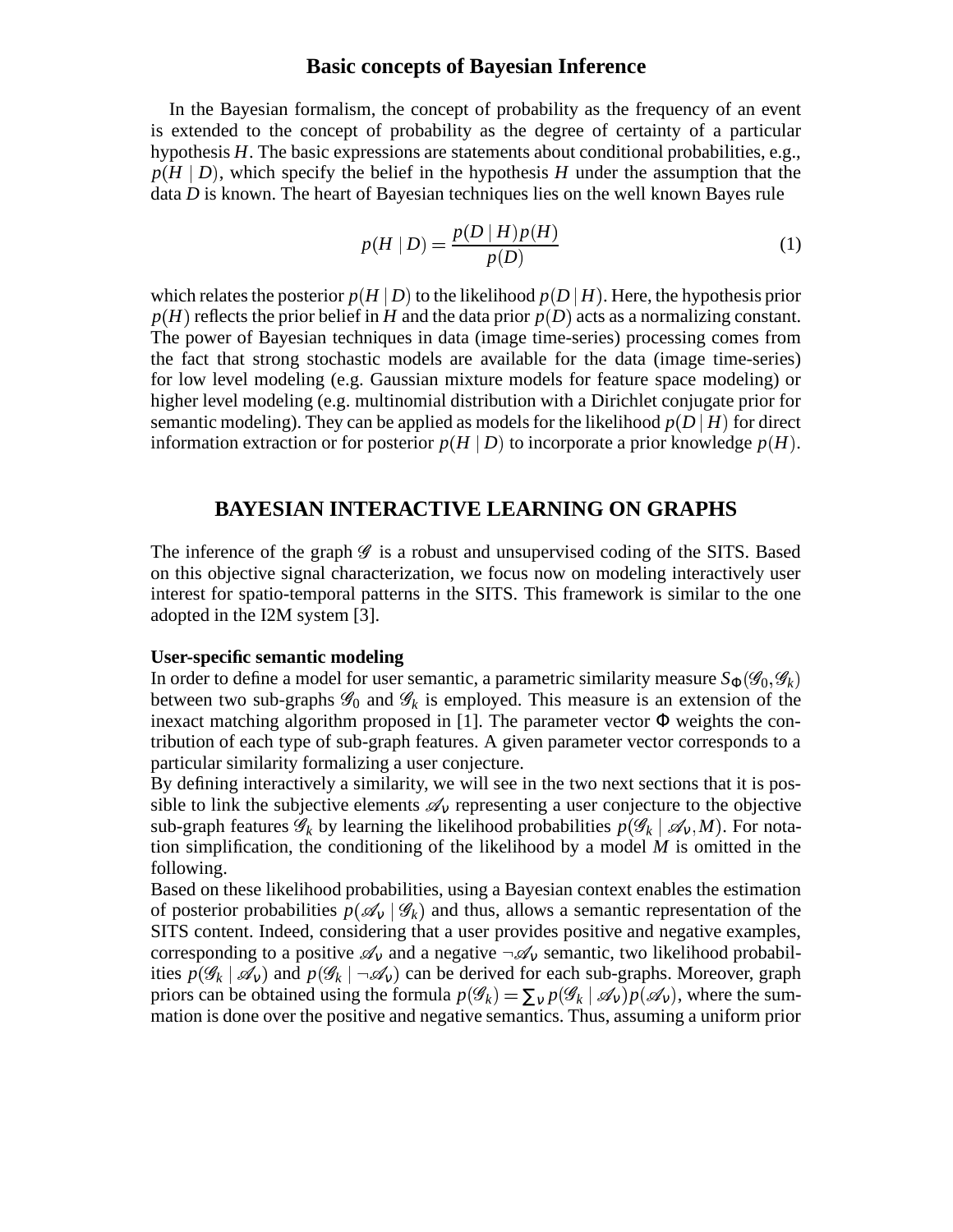on the semantics, the posterior probabilities of the positive semantic are inferred using Bayes rule :

$$
p(\mathscr{A}_V | \mathscr{G}_k) = \frac{p(\mathscr{G}_k | \mathscr{A}_V) p(\mathscr{A}_V)}{p(\mathscr{G}_k)} = \frac{p(\mathscr{G}_k | \mathscr{A}_V)}{p(\mathscr{G}_k | \mathscr{A}_V) + p(\mathscr{G}_k | \neg \mathscr{A}_V)}.
$$
(2)

Thus, to achieve the posterior estimation, we need to define : (1) a parametric distance model  $S_{\Phi}(\mathscr{G}_0, \mathscr{G}_k)$  for sub-graph similarity, (2) the interactive Bayesian learning of the likelihoods  $p(\mathscr{G}_k | \mathscr{A}_v)$  and  $p(\mathscr{G}_k | \neg \mathscr{A}_v)$  using the similarity function.

#### **Parametric distance model for sub-graph similarity**

The idea of inexact graph matching is to transform one of the sub-graphs into the other one by assigning a cost to each vertex or edge addition/removal. However, sub-graphs  $\mathscr{G}_k$ are specific multidimensional temporal features which characterize parts of the dynamic MT cluster trajectories. The information is condensed in vertices and edges. A vertex is representing a TL cluster related to a given MT cluster. It is characterized by a pixel weight  $\pi$ , Gaussian parameters  $\xi = (M, A)$  and a divergence measurement. Moreover, spatial information is contained in the corresponding TL classes. An edge, representing the evolution of the MT cluster between two image samples, is characterized by a time sampling delay T, a pixel flow  $\gamma$ , Gaussian parameter evolution  $\delta(\xi)$  and intra-cluster changes *MI*. Thus, the inexact graph matching algorithm is extended to a parametric distance model between sub-graphs, weighting the different attribute contributions.

Denoting by  $v_1 = \{v_i^1\}$  and  $v_2 = \{v_i^2\}$  the vertex sets of sub-graphs  $\mathscr{G}_1$  and  $\mathscr{G}_2$ , and denoting an extra set of vertices by  $\lambda = \{\lambda_i\}$ , a mapping function  $\mathscr{F} = \{f\}$  composed by a given combination of elementary mapping functions  $f : v^1 \to v^{2\lambda} = v^2 \cup \lambda$  is defined. A cost  $C_{\Phi}(f(v_i^1) = v_j^2 \lambda)$  is assigned to each elementary transformations. The cost function depends on the vector parameter  $\Phi = {\phi_k}$  and is composed by a weighted sum of similarities between vertices  $v_i^1$  and  $v_j^{2\lambda}$  and related edges. Preserving previous notations, when considering only incoming edges related to a node  $v_i$ , flows and Gaussian parameter evolutions related to edges are denoted by  $\gamma_{v_i}$  and  $\delta_{v_i}(\xi)$ . The cost  $C_{\Phi}(f(v_i^1) = v_j^{2\lambda})$ is equal to

$$
\phi_1 \Delta(\pi_{v_i^1}, \pi_{v_j^2 \lambda}) + \phi_2 \Delta(\xi_{v_i^1}, \xi_{v_j^2 \lambda}) + \phi_3 \Delta(\gamma_{v_i^1}, \gamma_{v_j^2 \lambda}) + \phi_4 \Delta(\delta_{v_i^1}(\xi), \delta_{v_j^2 \lambda}(\xi))
$$
(3)

where  $\Delta(.)$  represents a distance model which is either a difference for scalars or a similarity measure between PDFs such as Kullbach-Leibler divergence. Because, time sampling delay and mutual information are characterizing all edges of a given MT class in a given interval, it must be added in the cost function only once per time interval. Furthermore, when considering 2 MT cluster at a time, their similarity denoted by  $\delta_{MT}(\xi)$  is evaluated using Gaussian parameter similarity and reported once per time sampling in the cost function. Thus, when satisfying given conditions, the terms  $\phi_5\Delta(MI) + \phi_6\Delta(T) + \phi_7\Delta(\delta_{MT}(\xi))$  are added to the previous cost. The sub-graphs similarity is then defined, for a given vector parameter  $\Phi$ , by finding the less expensive elementary mapping function combination over all possible mapping functions:

$$
S_{\Phi}(\mathcal{G}_1, \mathcal{G}_2) = \sum_l S_{\phi_l}(\mathcal{G}_1, \mathcal{G}_2) = \min_{\mathcal{F}} \left( \sum_l C_{\Phi}(f(\mathbf{v}_i^1) = \mathbf{v}_j^{2\lambda}) \right),\tag{4}
$$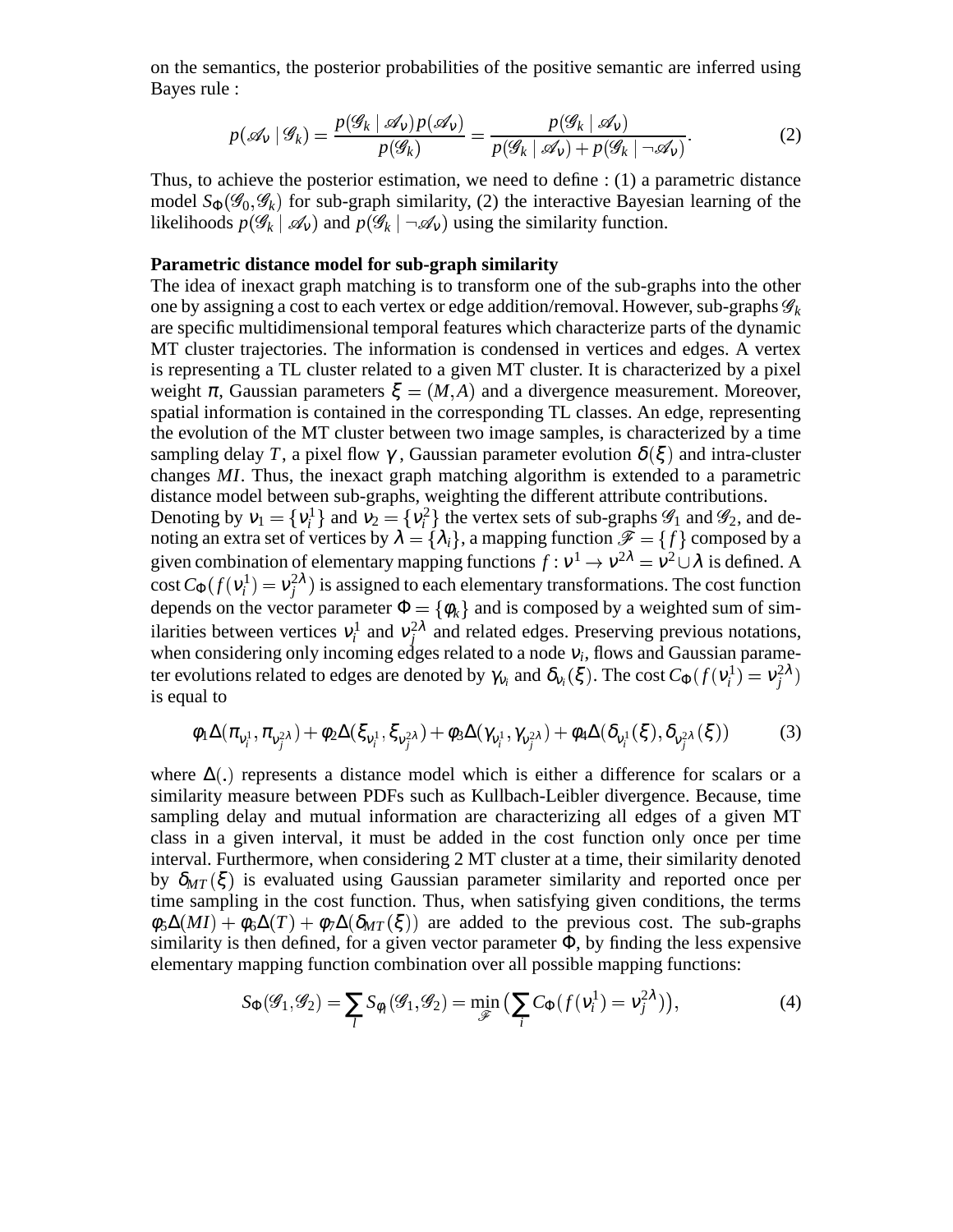where  $S_{\phi_l}(\mathcal{G}_1, \mathcal{G}_2)$  is the contribution related to parameter  $\phi_l$ , to the cost function. In order to estimate the minima, an optimization procedure is performed searching a minimum cost path in a tree containing all possible mapping functions configurations. Because, of the combinatorial explosion of configurations, the tree is pruned during the search, with the potential drawback that the optimization leads to a local minima.

#### **Bayesian interactive learning of similarity**

Tuning correctly these parameters in order to define a users-specific distance model might not be obvious for a user. Therefore a supervised learning procedure is needed to estimate the parameter vector  $\Phi$ , enabling the evaluation of semantic likelihoods  $p(\mathscr{G}_k \mid \mathscr{A}_v)$  and  $p(\mathscr{G}_k \mid \neg \mathscr{A}_v)$ . We detail in the following, the obtaining of the positive semantic likelihood. The negative semantic likelihood is obtained in a similar framework.

The sub-graph similarity function takes its value on an interval  $I_m = [0, 1/m]$ . For a sub-graph  $\mathscr{G}_k$  and a particular reference sub-graph  $\mathscr{G}_0$ , the parameter  $\phi_i$  is assumed proportional to the partial cost function  $S_{\phi_i}(\mathscr{G}_0, \mathscr{G}_k)$  and thus,  $\phi_i \propto -S_{\phi_i}(\mathscr{G}_0, \mathscr{G}_k)$ . The continuous parameters φ*<sup>i</sup>* are discretized into *r* bins so that a particular parameter vector  $\phi_i$ , taking its value in  $\{\phi_i^1, ..., \phi_i^r\}$ , is assumed to follow a multinomial distribution. Thus, considering the user semantic  $\mathscr{A}_v$ , the conditioned PDF is defined by

$$
p_{\mathscr{G}_0}(\phi_i = \phi_i^k \mid \omega, \mathscr{A}_v) = p(\Lambda_m(S_{\phi_i}(\mathscr{G}_0, \mathscr{G}_k)) = \phi_i^k \mid \omega, \mathscr{A}_v) = \omega_k, k = 1, ..., r
$$
 (5)

where  $\omega = {\omega_2, ..., \omega_r}$  are the parameters and  $\Lambda_m(.)$  is an operator, related to the interval value  $I_m$ , discretizing the partial cost function domain into *r* bins. For notation simplifications,  $p_{\mathscr{G}_0}(\phi_i = \phi_i^{\overline{k}} \mid \omega, \mathscr{A}_v)$  will be noted  $p(\phi_i^k \mid \omega, \mathscr{A}_v)$ . Note that the probabilities still depends on  $\mathscr{G}_0$ . Furthermore, statistical independence is assumed on the parameter conditioned distribution and thus,  $p(\Phi | \mathcal{A}_v) = p(\Phi_i | \mathcal{A}_v)p(\Phi_j | \mathcal{A}_v) ...$  so that the estimation of the joint probability distribution function is not needed.

We now move the discussion from assessing the probability of the parameter  $\Phi_i$  to assessing the probability of the parameter  $\omega$ . The estimation is learned by the training of the system by a user. A Bayesian framework is adopted because of its robustness when very limited user examples are available. The user provide a training dataset *T* of sub-graphs examples in accordance to his semantic. By decomposing the global cost of the similarity function into partial costs (Eq. 4), with the user sub-graphs examples, we define, for each parameters  $\phi_i$ , a vector  $N = \{N_1, ..., N_r\}$  with  $N_k$  being the number of ta 19 instance of  $\phi_i^k$ .

The learning of a multinomial distribution (Eq. 5) uses for initialization, the simple conjugate prior distribution defined by a Dirichlet function with all hyper-parameters  $\alpha_k$ equal to one which represents an uniform PDF.

The prior Dirichlet function is  $p(\omega) = Dir(\omega | \alpha_1^{(0)},...$  $\alpha_1^{(0)},...,\alpha_r^{(0)}); \forall k$ observing the instances  $\{N_k^{(1)}\}$  in a training dataset  $T^{(1)}$ ,  $(r^{(0)}_r); \forall k \in [1, r], \pmb{\alpha}^{(0)}_k = 1.$  After  $\{k^{(1)}\}$  in a training dataset  $T^{(1)}$ , according to Bayes rule, the posterior probability is

$$
p(\omega | T^{(1)}) = \frac{p(T^{(1)} | \omega) p(\omega)}{p(T^{(1)})} = Dir(\omega | \alpha_1^{(0)} + N_1^{(1)}, ..., \alpha_r^{(0)} + N_r^{(1)})
$$
(6)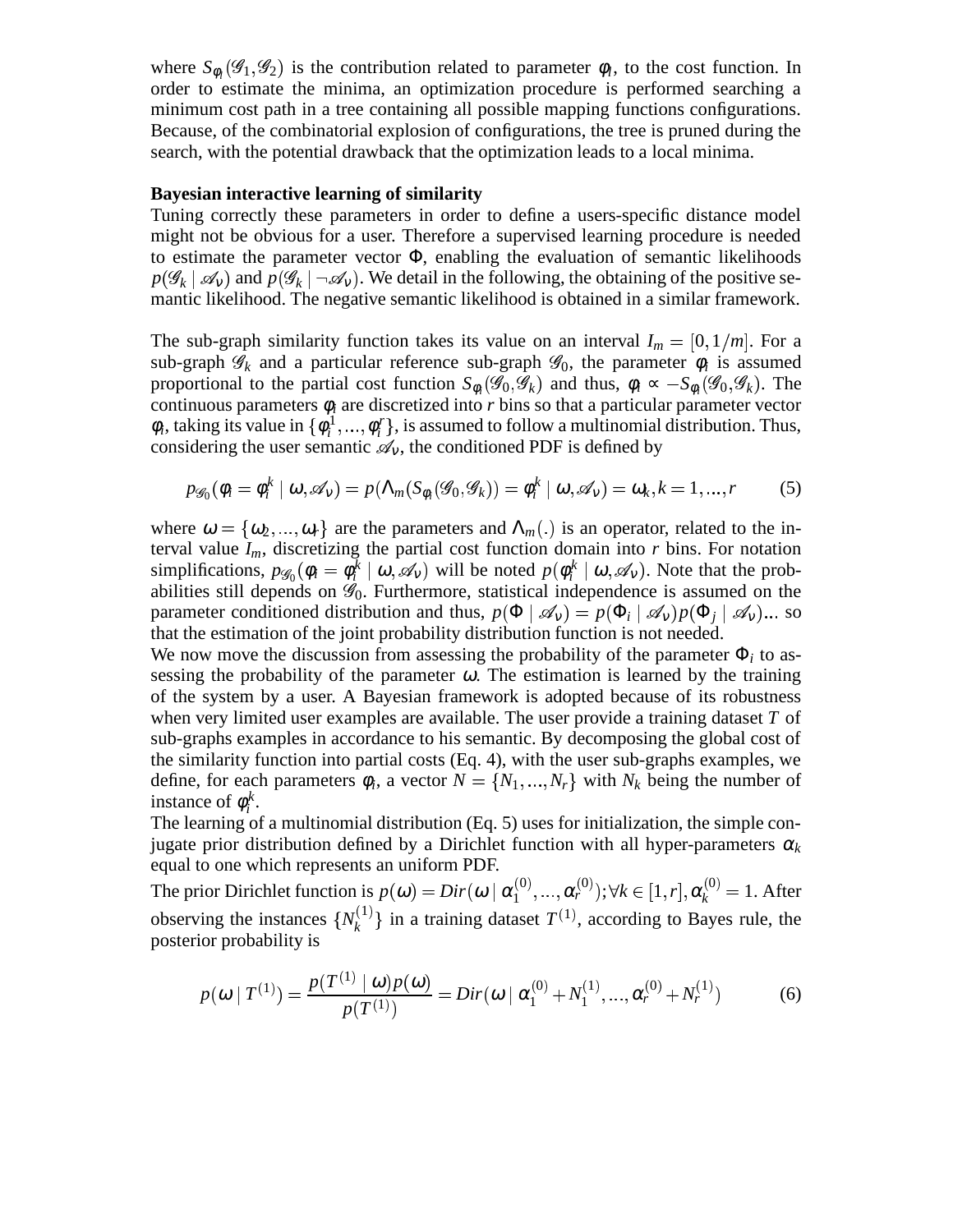After observing another training dataset  $T^{(2)}$ , which is assumed to be independent from  $T^{(1)}$  we obtain the new posterior

$$
p(\boldsymbol{\omega} \mid T^{(2)}, T^{(1)}) = \frac{p(T^{(2)} \mid \boldsymbol{\omega}, T^{(1)})p(\boldsymbol{\omega} \mid T^{(1)})}{p(T^{(2)})} = Dir(\boldsymbol{\omega} \mid \boldsymbol{\alpha}_1^{(1)} + N_1^{(2)}, ..., \boldsymbol{\alpha}_r^{(1)} + N_r^{(2)}) \tag{7}
$$

where the new hyper-parameters were calculated by adding the number of times  $\phi_i^k$  occurred in the training data set  $T^{(2)}$ . Therefore, each observed set of data  $T^{(i)}$  can be incorporated as an update of the hyper-parameters :  $\alpha_k^{(i)} = \alpha_k^{(i-1)} + N_k^{(i)}$ . *k* .

Considering some training *T* with the associated hyper-parameter vector  $\alpha$ , the estimation of  $p(\phi_i^k | \mathcal{A}_v, T)$  is achieved using the minimum mean square error (MMSE) estimator of the parameter  $\omega_k$ :

$$
p(\phi_i^k \mid \mathscr{A}_v) = E[\omega_k] = \int \omega_k p(\omega \mid T) d\omega = \frac{\alpha_k}{\sum_k \alpha_k}.
$$
 (8)

Finally, by using the independence assumption, we obtain  $p(\Phi | \mathcal{A}_v)$  by making the product of the  $p(\phi_i^k \mid \mathcal{A}_v)$ . After some training *T*, one can use the MMSE estimator to evaluate the parameter vector  $\Phi$  of the similarity function. It is defined by  $\Phi_{MMSE}$  =  $E\{p(\Phi | \mathcal{A}_v)\}\,$  where  $E\{\}$  is the expectation operator. Using this new estimation, a new similarity function  $S_{\widehat{\Phi}_{MMSE}}(\mathscr{G}_0, \mathscr{G}_k)$  can be computed. Therefore, a semantic likelihood probability can be assigned to each sub-graph  $\mathscr{G}_k$  according to

$$
p(\mathcal{G}_k \mid \mathcal{A}_v) = \Upsilon \Big( S_{\widehat{\Phi}_{MMSE}}(\mathcal{G}_0, \mathcal{G}_k) \Big) \tag{9}
$$

where  $\Upsilon(.)$  is a linear operator inversely proportional, mapping the similarity function values into probabilities. Note that the probabilities are dependent of the reference graph  $\mathscr{G}_0$ . Changing of reference graph must be done regularly when the user adopts a browsing strategy for his search.

Therefore, sub-graphs can be retrieved according to the learned user-specific semantic posterior probabilities.

## **REASONING ON SITS**

Experiments were performed on a temporal database composed of 38 superposable SPOT images of 2000x3000 pixels. They were obtained by daily acquisition and by filtering the snow-free and cloud-free images in a period of 286 days. The dynamic scene was acquired in a rural area near Bucharest (Romania). We considered a spatial subset of 200x200 pixels. Features are SPOT spectral reflectances.

First, the unsupervised part of the hierarchical modeling leaded to a graph characterization of SITS. Then, interactive learning was performed on sub-graphs, using a JAVA visual interface linking, sub-graphs to dynamic classifications and to the SITS. 3 different semantics were trained : cloud apparition, harvest and dephased harvest phenomena. The training of the cloud apparition semantic was performed using a time-window of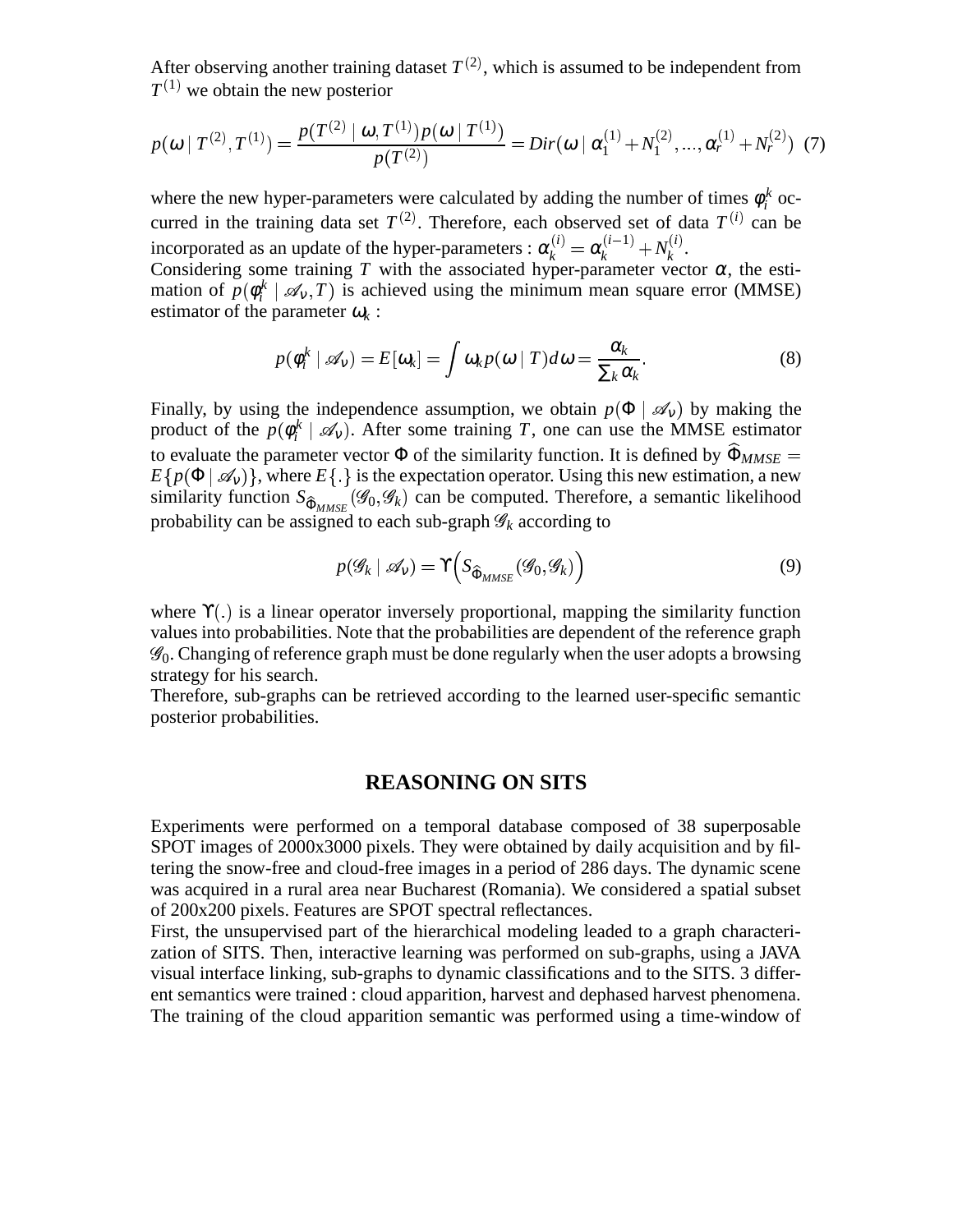

**FIGURE 2.** Training of a cloud apparition semantic. Above, the 7 most probable graph patterns; below, corresponding 7 most likely spatial classes with their probabilities and their time-windows, and retrieved image samples containing clouds.

3 samples where time delays were not considered (in the similarity function). Fig. 2 displays on the top, the retrieval of the 7 graph patterns of highest probabilities resulting from the search. Below, the corresponding MT spatial classes are presented together with their posterior probabilities, their time coordinates and the corresponding images where clouds appear. A second training was performed using an harvest semantic. On the top of Fig 3, the resulting 5 most probable spatial classes are presented together with their time-windows and their posterior probabilities. A typical graph pattern characterizing the phenomenon is also displayed. A time-window of 5 samples was used and time delays were not considered in the similarity function. The SITS between day 0 and day 125 where harvest occurred is displayed in Fig. 1. Almost all the retrieved harvests occurred in this period. A last training was performed for the retrieval of dephased harvests occurring in 2 different MT classes with similar cultures. A graph cycles characterizes this phenomena. On the right of Fig 3, the two sub-graphs of highest probability are presented with their spatial classes and their time coordinates corresponding to parts of the SITS displayed in Fig. 1.